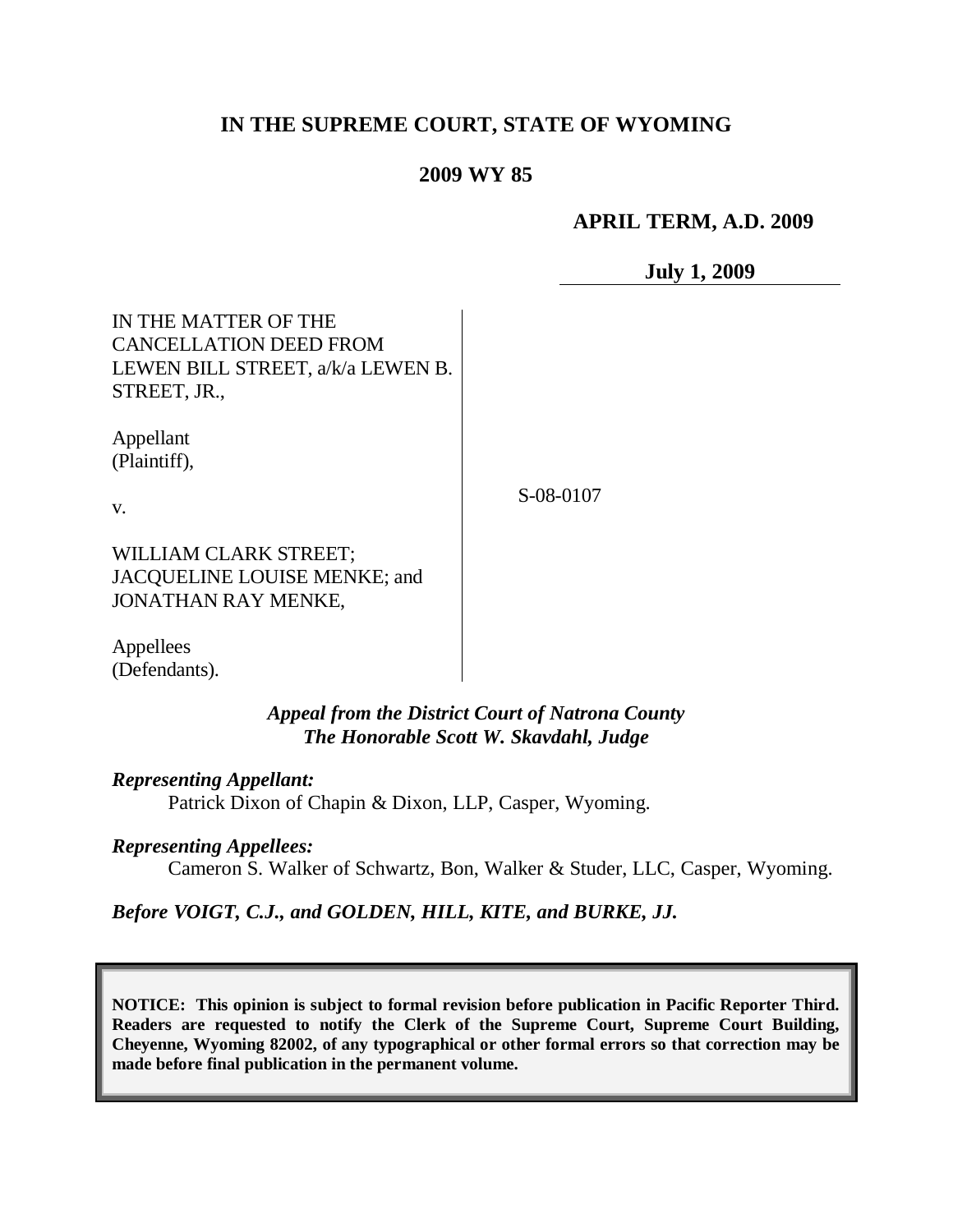## **VOIGT, Chief Justice.**

[¶1] After Lewen Bill Street (appellant) became extremely ill and hospitalized, he entered into a number of transactions conveying items of personal and real property to his children. When the appellant recovered, he claimed that he had no memory of the conveyances. He brought a declaratory judgment action to have the transactions set aside, asserting that they were invalid as he lacked the requisite mental capacity. The district court upheld the validity of the transactions, finding that the appellant was mentally competent at the time the documents were executed. We will affirm the district court's decision.

### **ISSUES**

[¶2] The overriding issue in this appeal is whether the district court's finding that the appellant possessed the necessary mental capacity to make the conveyances was clearly erroneous or contrary to law. The appellant breaks that issue down into four sub-issues:

1. Did the district court improperly apply a presumption of validity to the notarized deed?

2. Did the district court fail to apply the correct standard for the determination of capacity to execute a deed?

- 3. Did the district court apply the proper burden of proof?
- 4. Were the district court's factual findings clearly erroneous?

## **FACTS**

[¶3] The appellant has four children: William C. Street, Clyde R. Street, Debra Herrera, and Jackie Menke. During most of his life, the appellant lived on Casper Mountain and owned real and personal property there. He owned a one-acre lot on which his house sat (Tract 3). He also owned a barn and land across the street on a similar parcel (Barn Parcel). Tract 3 and the Barn Parcel were part of the Wa Wa Subdivision. The appellant owned a six-eighths interest in a pipeline that distributed water to the Wa Wa Subdivision (Wa Wa Pipeline). Immediately adjacent to these properties he owned an 18½ acre tract (18½ acre tract). Finally, he owned a one-quarter undivided interest in a contiguous 460 acre tract of undeveloped land on Casper Mountain (Homestead).

[¶4] On November 21, 2004, the appellant became gravely ill and was admitted to the Wyoming Medical Center with what appeared to be pneumonia. He was then transferred to the intensive care unit (ICU) with symptoms of congestive heart failure. His condition improved and on December 6, 2004, he was transferred to the transitional care unit, with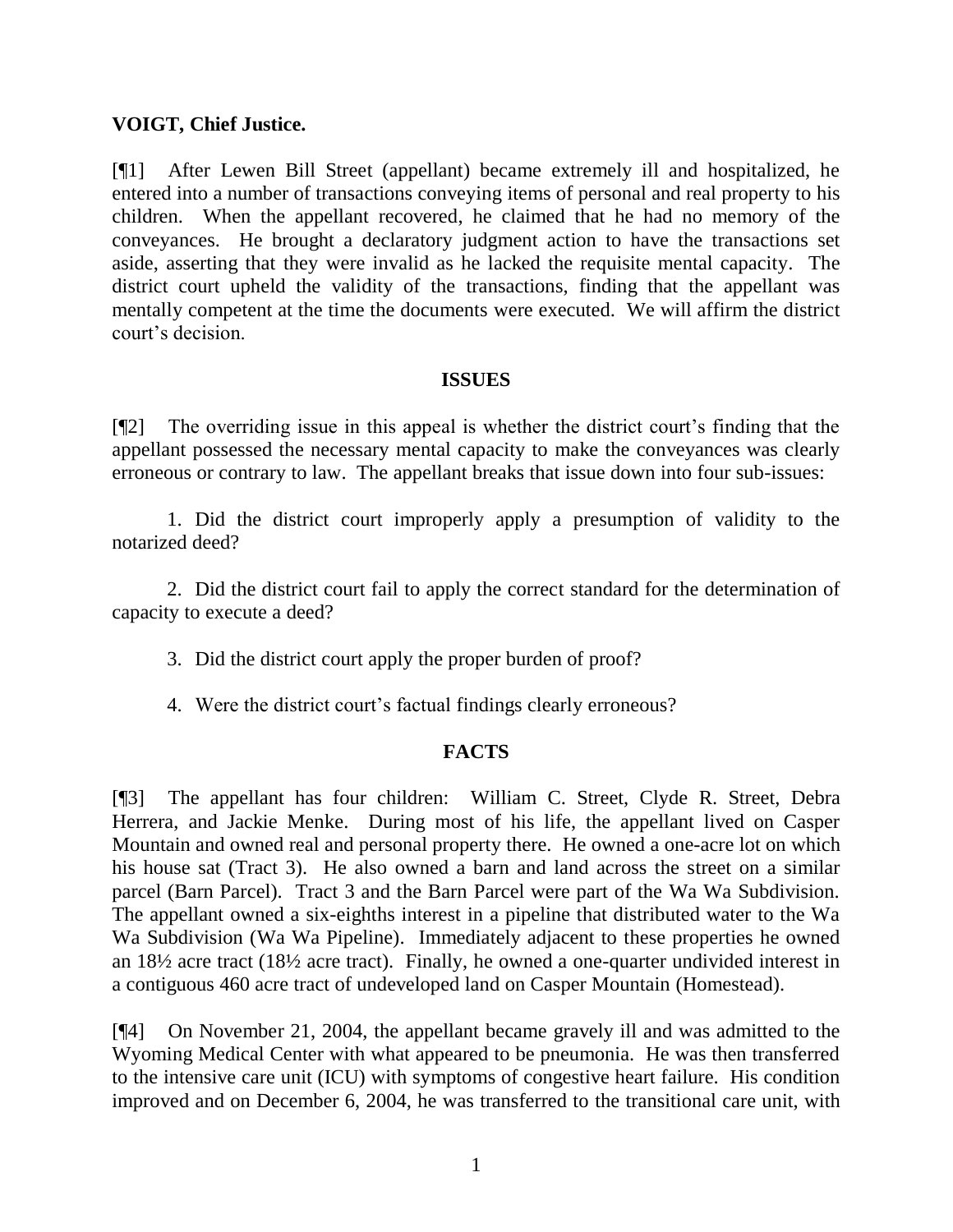anticipation that he might go home within one or two weeks. The next day, the appellant conveyed Tract 3 to himself and Debra as joint tenants.

[¶5] On December 11, 2004, the appellant's condition deteriorated and he once again was admitted to the ICU with a diagnosis of respiratory failure secondary to severe congestive heart failure secondary to severe aortic regurgitation. That evening the family was told that the appellant's heart condition was inoperable, that he was terminal, and that he had a 5% chance of survival that night. The appellant did survive the night and returned to the medical floor where he remained until December 21, 2004, when he was transferred to the Central Wyoming Hospice for end of life care. The day before the appellant was transferred to the hospice, he conveyed the Barn Parcel to Debra.

[¶6] According to nurses' notes and other medical records the appellant's health continued to improve while at the hospice. On December 27, 2004, the appellant signed a bill of sale conveying his interest in the Wa Wa Pipeline to William. On January 7, 2005, the appellant conveyed the 18½ acre tract to William and Debra. On that same day, the appellant conveyed his one-quarter undivided interest in the Homestead to William, Jackie and Clyde, one-third each. The appellant was discharged from the hospice on March 18, 2005.

[¶7] On March 9, 2006, the appellant filed a petition for declaratory judgment naming three of his children, William, Clyde, and Jackie as defendants.<sup>1</sup> In his petition, the appellant requested that title to the Homestead property be quieted in his favor and the transfer to William, Clyde and Jackie be set aside. As grounds for his petition, the appellant alleged that he was not competent to execute the documents transferring the property. On January 9, 2008, the appellant moved to amend the petition, adding a claim that the bill of sale transferring the Wa Wa Pipeline to William was invalid, again on the ground that he lacked mental capacity to make the conveyance. That motion to amend was granted by oral ruling.

[¶8] A bench trial commenced on January 14, 2008, and continued for three days. On February 6, 2008, the district court issued an oral ruling finding the appellant failed to show "by a preponderance of the evidence that at the time the deeds in question and the bill of sale in question were executed, that [the appellant] lacked capacity to understand in accordance with the requirements under Wyoming law." A judgment in favor of the appellees was entered on February 20, 2008, affirming the validity of the deed to the Homestead property and the bill of sale for the Wa Wa Pipeline. This appeal timely followed.

 $1$  Although the appellant claims he does not remember entering into the transactions conveying property to Debra, he affirmed those conveyances and she was not a named party to the lawsuit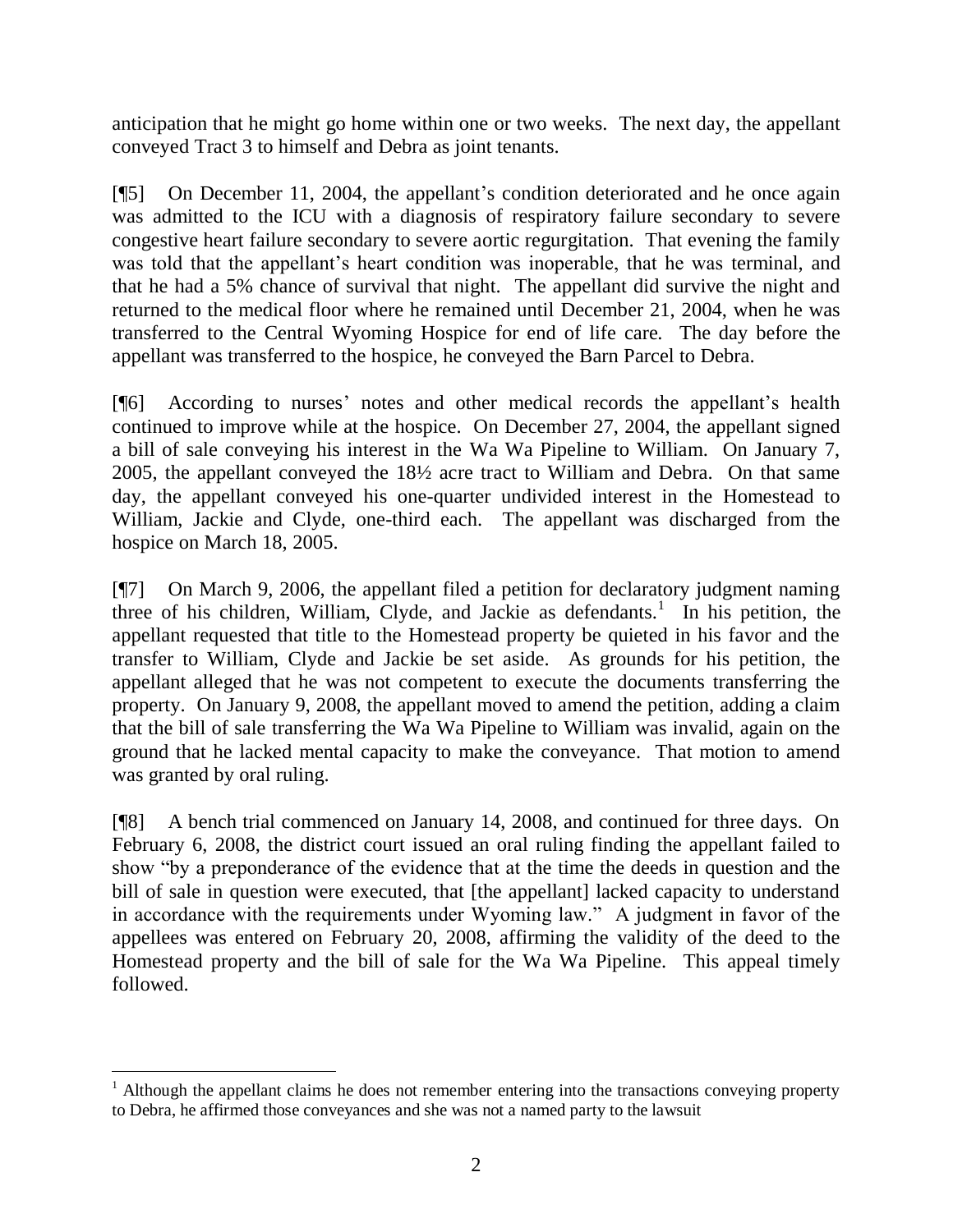#### **STANDARD OF REVIEW**

[¶9] After a bench trial, we review the trial court's factual findings under a clearly erroneous standard and its legal conclusions de novo. *Hansuld v. Lariat Diesel Corp.*, 2003 WY 165, ¶ 13, 81 P.3d 215, 218 (Wyo. 2003) (citing *Rennard v. Vollmar*, 977 P.2d 1277, 1279 (Wyo. 1999)). We do not substitute ourselves for the trial court as a finder of facts; instead, we defer to the trial court's findings unless they are unsupported by the record or erroneous as a matter of law. *Deroche v. R.L. Manning Co.*, 737 P.2d 332, 336 (Wyo. 1987). Although the factual findings of a trial court are not entitled to the limited review afforded a jury verdict, the findings are presumptively correct. *Piroschak v. Whelan*, 2005 WY 26, ¶ 7, 106 P.3d 887, 890 (Wyo. 2005).

> This Court may examine all of the properly admissible evidence in the record, but we do not reweigh the evidence. *Forshee, et ux. v. Delaney, et ux.*, 2005 WY 103, ¶ 6, 118 P.3d 445, 448 (Wyo. 2005). Due regard is given to the opportunity of the trial judge to assess the credibility of the witnesses. We accept the prevailing party's evidence as true and give to that evidence every favorable inference which may fairly and reasonably be drawn from it. *Harber v. Jensen*, 2004 WY 104, ¶ 7, 97 P.3d 57, 60 (Wyo. 2004) (quoting *Life Care Centers of America, Inc. v. Dexter*, 2003 WY 38, ¶ 7, 65 P.3d 385, 389 (Wyo. 2003)). Findings may not be set aside because we would have reached a different result. *Harber*, ¶ 7, 97 P.3d at 60 (citing *Double Eagle Petroleum & Mining Corp. v. Questar Exploration & Production Co.*, 2003 WY 139, ¶ 6, 78 P.3d 679, 681 (Wyo. 2003)). A finding will only be set aside if, although there is evidence to support it, this Court on the entire evidence is left with the definite and firm conviction that a mistake has been committed. *Mullinnix LLC v. HKB Royalty Trust*, 2006 WY 14, ¶ 12, 126 P.3d 909, 916 (Wyo. 2006).

*Snelling v. Roman*, 2007 WY 49, ¶¶ 7-8, 154 P.3d 341, 345 (Wyo. 2007).

#### **DISCUSSION**

[¶10] The prevailing question in this appeal is whether the appellant had the requisite mental capacity to execute the documents conveying his property. The burden to show a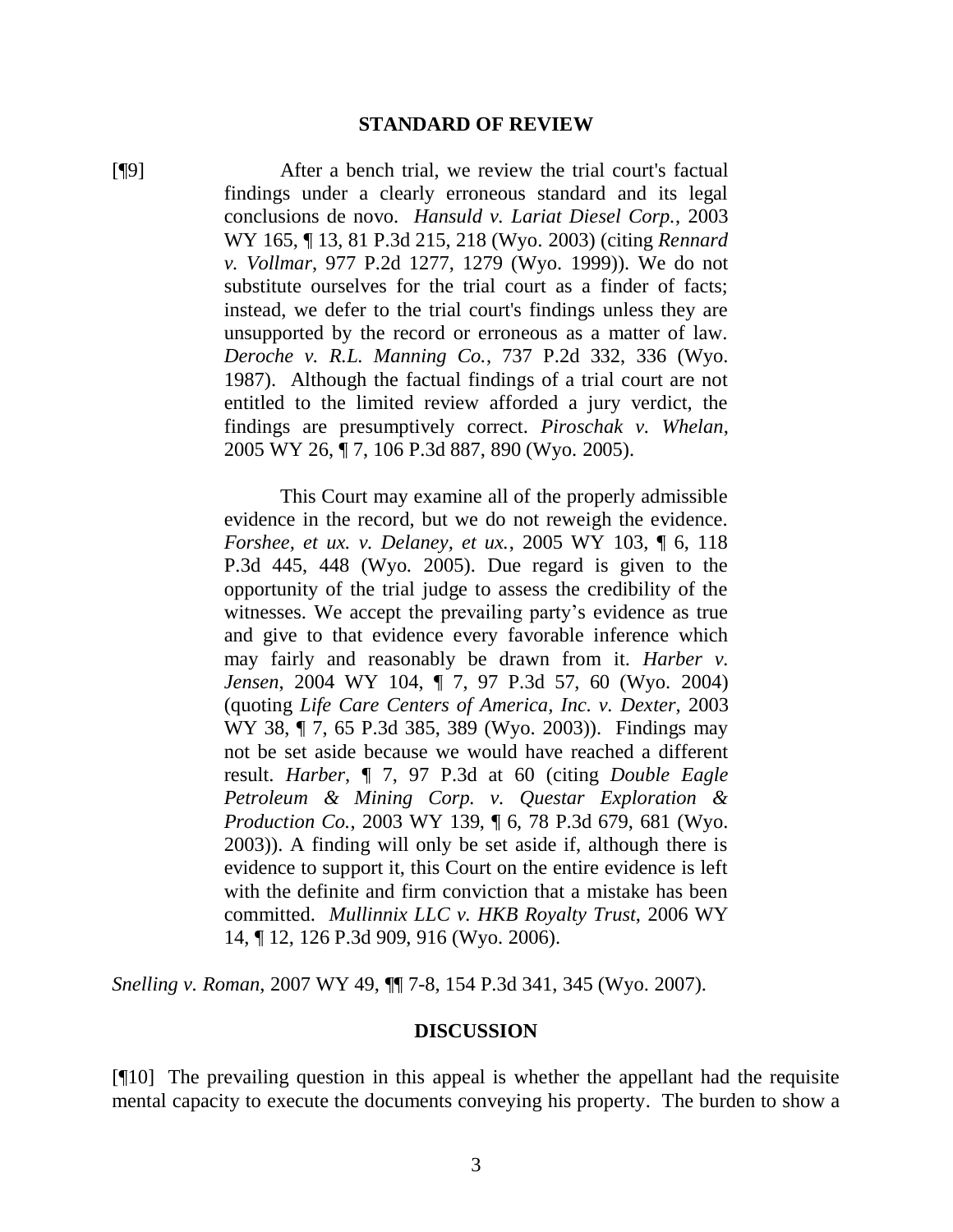lack of mental capacity is on the party challenging the validity of the deed. *Strom v. Felton*, 302 P.2d 917, 922 (Wyo. 1956). The standard for determining mental capacity is well established:

> Testator must have sufficient strength and clearness of mind and memory, to know, in general, without prompting, the nature and extent of the property of which he is about to dispose, and nature of the act which he is about to perform, and the names and identity of the persons who are to be the objects of his bounty, and his relation towards them. He must have sufficient mind and memory to understand all of these facts, and to comprehend these elements in their relation to each other, and a charge, in negative form, that capacity is lacking if testator is not able to know all of these facts, is erroneous, since he lacks capacity if he is unable to understand any one of them. He must be able to appreciate the relations of these factors to one another, and to recollect the decision which he has formed.

*In re Estate of Morton*, 428 P.2d 725, 729 (Wyo. 1967). "In judging a grantor's capacity to execute a deed, the point of time to be considered is the time of the execution of the deed." 23 Am. Jur. 2d *Deeds* § 23 (2002); *see also In re Estate of Roosa*, 753 P.2d 1028, 1032 (Wyo. 1988); *In re Estate of Schlueter*, 994 P.2d 937, 939 (Wyo. 2000). Mental incapacity is not always permanent and a person may have lucid moments or intervals when that person possesses the necessary capacity to convey property. *See Schlueter*, 994 P.2d at 940.

> The Wyoming court adheres to the general principle that "Mere weakness of body or mind, or of both, do not constitute what the law regards as mental incompetency sufficient to render a contract voidable. \* \* \* A condition which may be described by a physician as senile dementia may not be insanity in a legal sense." Kaleb v. Modern Woodmen of America, 51 Wyo. 116, 64 P.2d 605, 607 [(1937)].

*Cundick v. Broadbent*, 383 F.2d 157, 160 (10th Cir. 1967), *cert. denied* 390 U.S. 948, 88 S.Ct. 1037 (1968).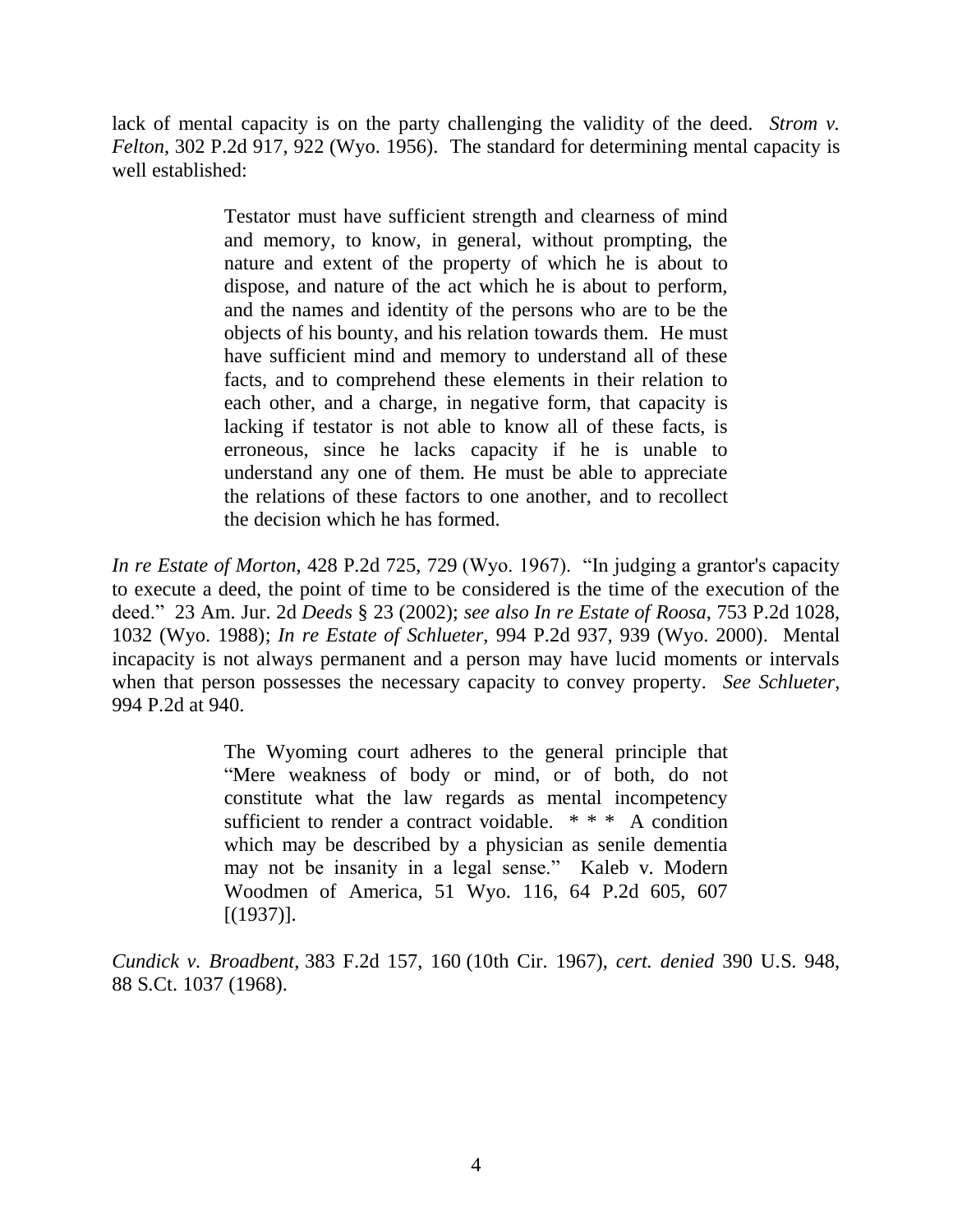### *1. Did the district court improperly apply a presumption of validity to the notarized deed?*

[¶11] We have held that a presumption of testamentary capacity attaches to a properly executed will. *Schlueter*, 994 P.2d at 939; *Roosa*, 753 P.2d at 1032; *Morton*, 428 P.2d at 729. However, we have not recognized the same presumption of validity in an *inter vivos*  conveyance, such as the deeds and bill of sale here. The appellant contends that the district court improperly applied such a presumption, quoting the following language from the district court's oral ruling:

> The Court and the parties have also noted that "Courts recognize a presumption of testamentary capacity, which attaches to a duly executed and attested will, unless the testator's incompetency has been established by proof or admission." That's *In Re Estate of Schlueter*, . . . found at 994 P.2d 937 at 939.

[¶12] The appellees respond that the district court did not apply a presumption of validity. Rather, the appellees contend that when the district court made the above statement, it was merely reciting the Stipulated Conclusions of Law submitted by the parties, which is why the statement begins "The Court and the parties have also noted that . . . ." The appellees insist that nothing in the record suggests that the district court premised its decision upon a presumption that the deed was valid.

[¶13] Our review of the district court's holding supports the appellees' position. The district court clearly articulated the proper legal standard:

> The standard that this Court must apply in this matter is noted by the Supreme Court in, *In re: Estate of Morton*. And it's noted that, "One who seeks to challenge the validity of a deed or will has the burden of proof to show by a preponderance of the evidence the lack of testamentary capacity."

> A competent grantor is essential for a proper deed. When it can be established that a grantor lacked legal capacity to make a conveyance, his purported deed may be avoided or set aside or regarded as null and of no consequence in law.

. . . .

One who lacks testamentary capacity also lacks the necessary capacity to execute a deed. A deed may be deemed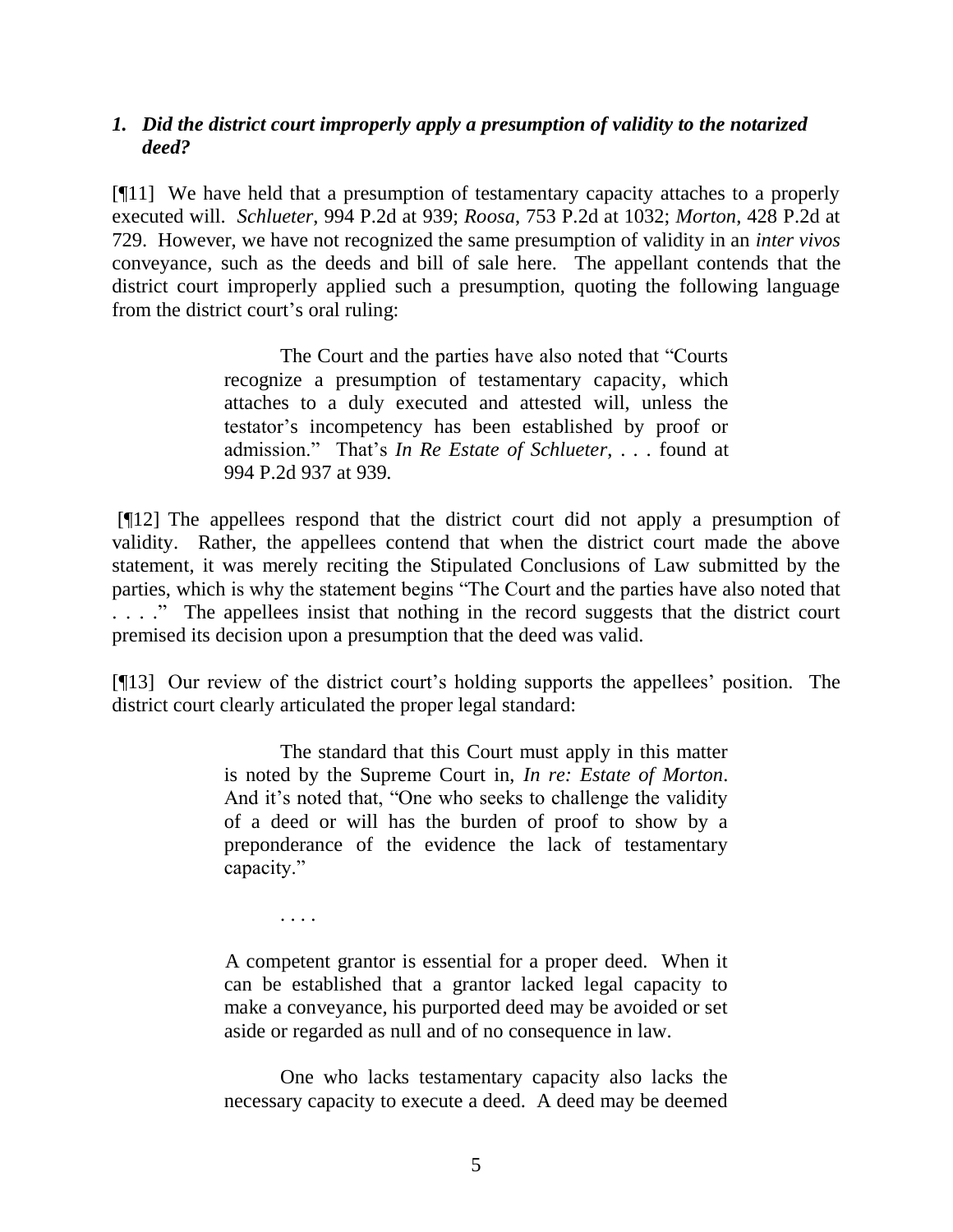invalid and canceled in equity on the ground of mental incapacity if the grantor is shown to be entirely without an understanding of the deed at the time of the execution.

Further, nothing in the language of the district court's holding indicates that it applied a presumption of validity when determining whether the appellant had the requisite mental capacity to execute the deed.

> [I]n looking at the medical records and in considering the standards that this Court must apply -- and I've also reviewed *In re: Estate of Short*, found at 785 P.2d 1167; as well as the *Estate of Waters* at 629 P.2d 470; and *In re: Estate and Guardianship of Andrews*, found at 39 P.3d 1021.

> The Court concludes that there has not been a showing by a preponderance of the evidence that at the time the deeds in question and the bill of sale in question were executed, that [the appellant] lacked capacity to understand in accordance with the requirements under Wyoming law.

> > . . . .

That is how I find the evidence to be in this case. And for those reasons, I would find that a judgment in favor of the defendants should be entered in this matter; that the plaintiff has failed to establish by a preponderance of evidence that at the time the deeds and the bill of sale in question were executed that he was incompetent.

We find that the district court did not apply a presumption of validity when reviewing and upholding the transactions at issues here.

## *2. Did the district court fail to apply the correct standard for the determination of capacity to execute a deed?*

[¶14] The appellant asserts that when the district court determined that he possessed mental capacity, it "overlooked the requirement that the grantor must have the ability to recollect the decisions which he has made." Essentially, the appellant argues that for a deed to be valid, the grantor must have the present ability to recollect the decisions he made when he executed the deeds. In support, the appellant quotes and emphasizes the following from *In re Estate of Morton*: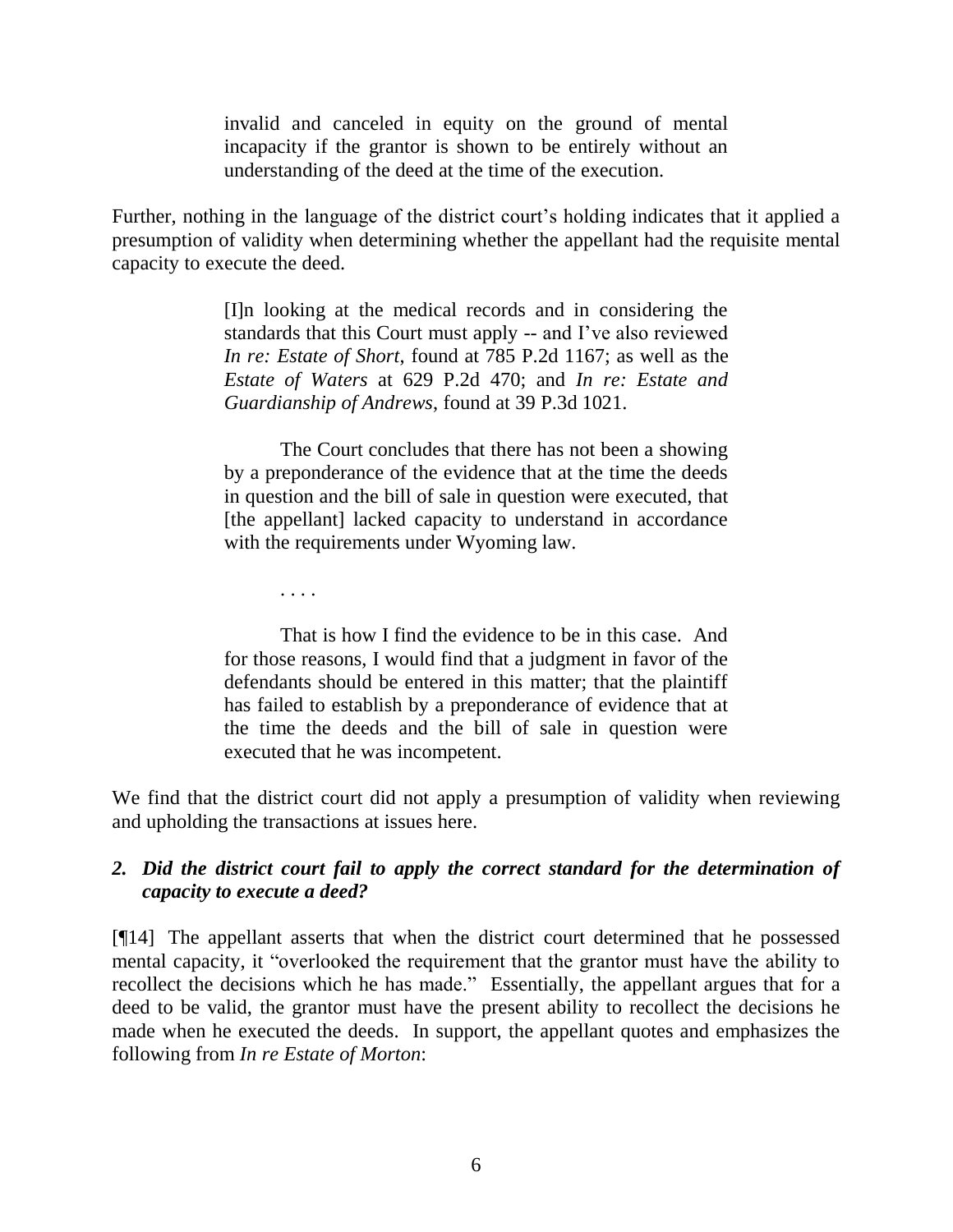He must have sufficient mind and **memory** to understand all of these facts, and to comprehend these elements in their relation to each other, and a charge, in negative form, that capacity is lacking if testator is not able to know all of these facts, is erroneous, since he lacks capacity if he is unable to understand any one of them. He must be able to appreciate the relations of these factors to one another, **and to recollect the decision which he has formed**.

*Morton*, 428 P.2d at 729 (emphasis added). The appellant claims to have limited recollection of many of the events that occurred while he was hospitalized and during his stay at the hospice and "absolutely no memory of any of the conveyances made during his illness." As such, the appellant insists that the conveyances were invalid.

[¶15] The appellant's argument is simply incorrect. As we noted above, when determining a grantor's mental capacity, the point of time to be considered is the time of execution of the deed. *See supra* ¶ 10. We found no authority to support the proposition that post-execution memory is a requirement to a determination of mental capacity. The appellee aptly points out that such a rule would create legal chaos, as the nursing homes of this country are full of individuals who have no recollection of wills or deeds they signed.

# *3. Did the district court apply the proper burden of proof?*

[¶16] In this issue, the appellant urges this Court to address a question that was not presented to the district court – that is whether the conveyances should be set aside because the appellant was subjected to undue influence. The appellant raises this argument on appeal because unlike the analysis of mental capacity, when challenging a conveyance on grounds of undue influence, the burden of proof may shift to the recipient of the property to prove that the transaction was valid.

> Once the person who is seeking to void the transaction on the basis of undue influence has established that a confidential relationship existed between the grantor and the grantee, the burden of proof shifts to the recipient of the property to prove that the transaction was fair and conducted in good faith.

*Krafczik v. Morris*, 2009 WY 53, ¶ 20, 206 P.3d 372, 377 (Wyo. 2009), quoting *Marchant v. Cook*, 967 P.2d 551, 557 (Wyo. 1998); *In re Estate of Short*, 785 P.2d 1167, 1170 (Wyo. 1990). The appellant contends that permitting him to argue undue influence on appeal (thereby shifting the burden to the appellees to prove that the transactions were proper) is appropriate because the questions of mental capacity and undue influence are so closely related.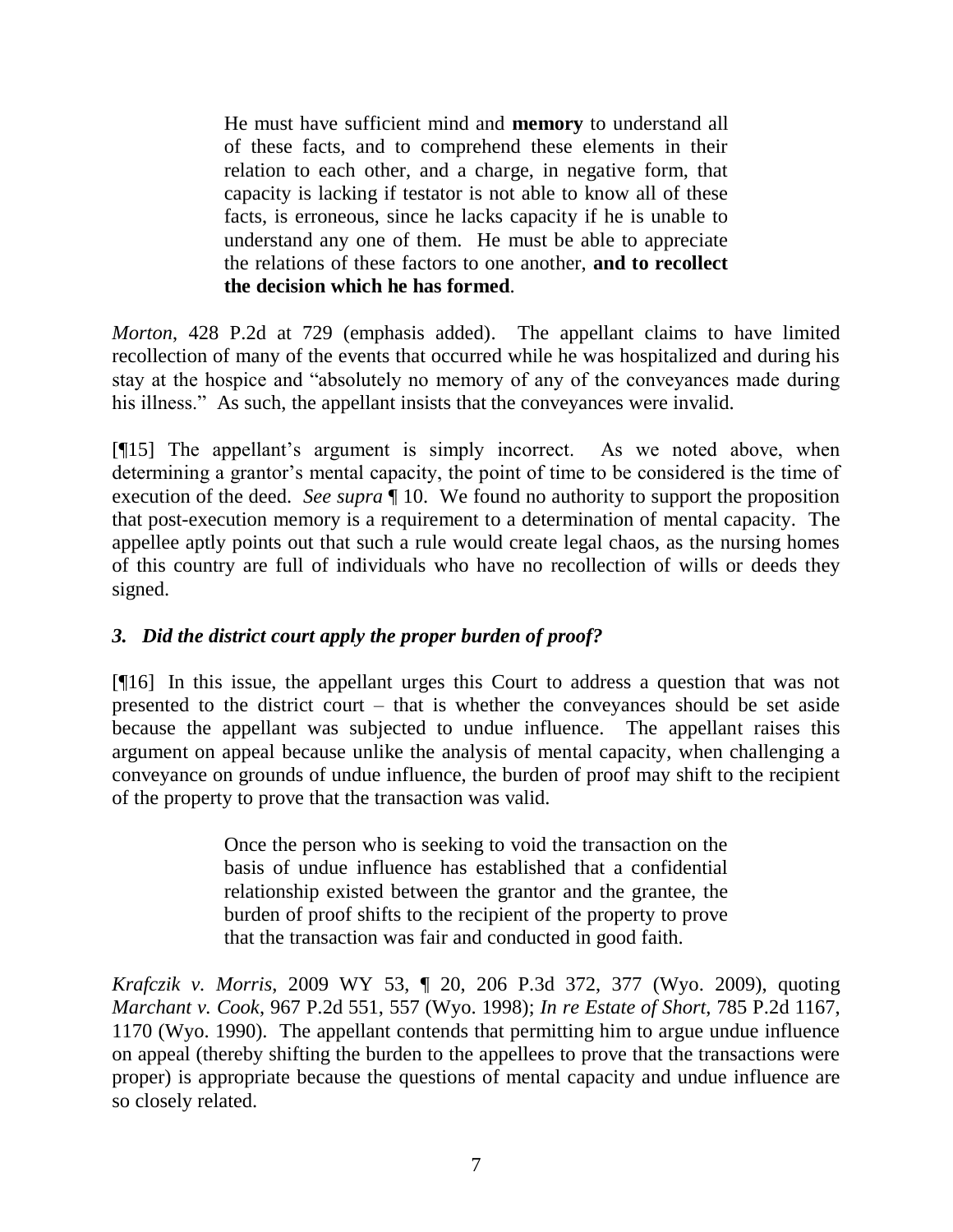[¶17] With the exception of certain jurisdictional or fundamental issues, we will not consider issues raised for the first time on appeal. *Meima v. Broemmel*, 2005 WY 87, ¶ 56, 117 P.3d 429, 447 (Wyo. 2005). Because the claim of undue influence was not raised below, the appellees had no opportunity to address that question. If the burden of proving the validity of the transactions shifts to the appellees, as appellant urges, significant due process issues would arise as the appellees were not given the opportunity to present arguments and evidence to meet that burden. Furthermore, it is questionable whether the appellant would have a legitimate claim for undue influence under the facts presented in the record. Because we do not find it to be a jurisdictional or fundamental issue, we will not address the appellant's undue influence claim on appeal.

## *4. Were the district court's factual findings clearly erroneous?*

[¶18] The appellant's burden at trial was to show, by a preponderance of the evidence, that at the time he entered into the transactions in question, he was not mentally competent to do so. The district court found that he failed to satisfy that burden. On appeal, the appellant must demonstrate that the district court's findings are unsupported by the record. To that end, the appellant points to a number of areas where he contends that the evidence did not support the district court's decision.

[¶19] First, the appellant asserts that the only evidence the appellees presented regarding the appellant's state of mind when he made the conveyances was the testimony of his son William, who testified that the appellant was doing "very well." The appellant next claims that the appellees presented no medical evidence bearing on the question of the appellant's competence. Finally, the appellant points to the testimony of his expert, who expressed the opinion that the appellant suffered severe cognitive impairment from November 21, 2004 to January 7, 2005, and it was highly unlikely the appellant could form the mental capacity necessary to convey property.

[¶20] Our review of the record reveals that the evidence was more than sufficient to support the district court's decision. While the appellant claims that the appellees presented inadequate evidence to demonstrate he was mentally competent, we find the opposite to be true. The appellant, who had the burden, presented no compelling evidence demonstrating that he lacked capacity. The only evidence he provided bearing on the relevant time frame (when the documents were executed) was his own testimony that he did not remember executing any of the documents and the testimony of his daughter, Debra. The appellant's testimony is of very little, if any, value as it gives no insight into his state of mind when the documents were executed. He simply says he does not remember. Although Debra insists that the appellant was not mentally competent when he executed the documents, her testimony is contradictory and, like the testimony of the other sibling, appears to have been largely disregarded by the district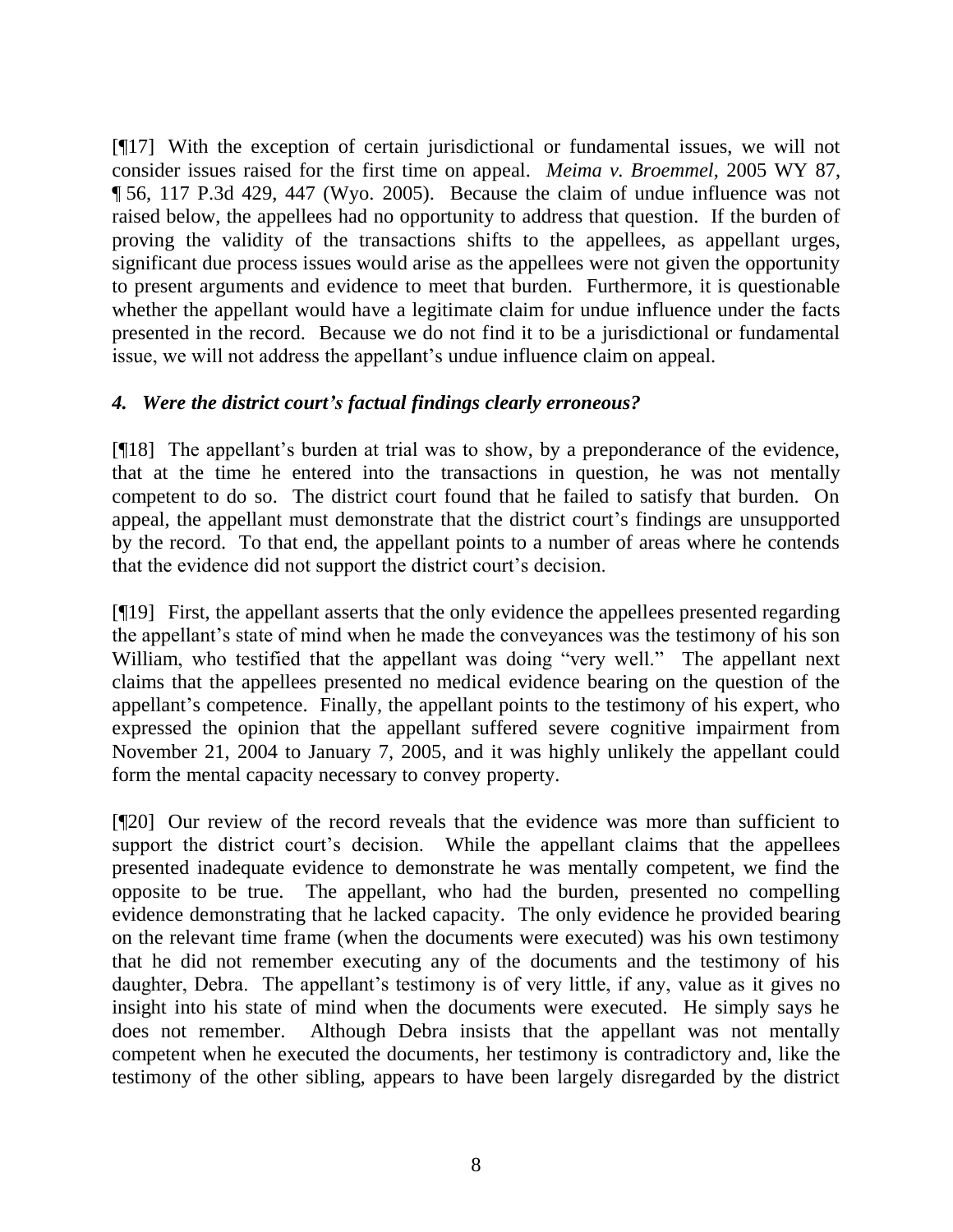court.<sup>2</sup> Although Debra was present when a number of the transactions occurred, she raised no concerns regarding the appellant's mental competence or understanding. *See generally Cundick*, 383 F.2d at 159 (court upheld validity of contract where, although wife later claimed her husband was mentally incapable of entering into the transactions, she was present when the contracts were executed and never objected). Also, Debra testified at trial that she agreed that from the time he was admitted to the hospice, the appellant was aware of people, read newspapers, watched television, carried on conversations and was generally oriented to person, place and time. The appellant's granddaughter, April Bender, also testified for the appellant. She said that she visited the appellant often and "[h]e was with it sometimes and other times he wasn't." However, Ms. Bender was not present when any of the documents were executed and thus her testimony is also of limited significance.

[¶21] In contrast, the appellees presented the testimony of witnesses who were actually present and observed the appellant when the documents were executed. In addition to the testimony of his children who were present and testified that the appellant was of sound mind, the appellees called the individuals who notarized the documents, Karen Harrison and Tera Gillett. Ms. Harrison, an employee at the hospice, notarized the January 7 deeds. Ms. Gillett, a social worker at the hospice, notarized the December 27 bill of sale. While neither specifically recalled notarizing the documents, they verified their signatures and testified that before notarizing any document they would ask questions to verify that the person signing was aware of what he was signing and understood what it meant.

[¶22] The medical records offered by the appellees also provide compelling evidence that the appellant was mentally competent at the time he entered into the transactions. The nursing flow sheets indicate that the appellant was alert and oriented to person, time and place on the days in question. While the appellant acknowledges these records, he claims that the charting "defies common sense in view of the nature and extent of Appellant's illness, casts doubt on the reliability of the record." This claim is presumably based largely on the opinion of the appellant's expert witness, whose opinion we will now examine.

 $\overline{a}$ 

 $2$  With regard to the testimony of the children, the district court said:

There was testimony by all the children, -- with the exception of Mr. Clyde Street -- as well as the son-in-law, Mr. Menke, regarding their observations of Mr. Lewen Street while he was hospitalized during this period of time.

I have discounted that testimony a great deal. And the reason why I've discounted that testimony is because, frankly, both sides want to maintain their property that was given to them by their father.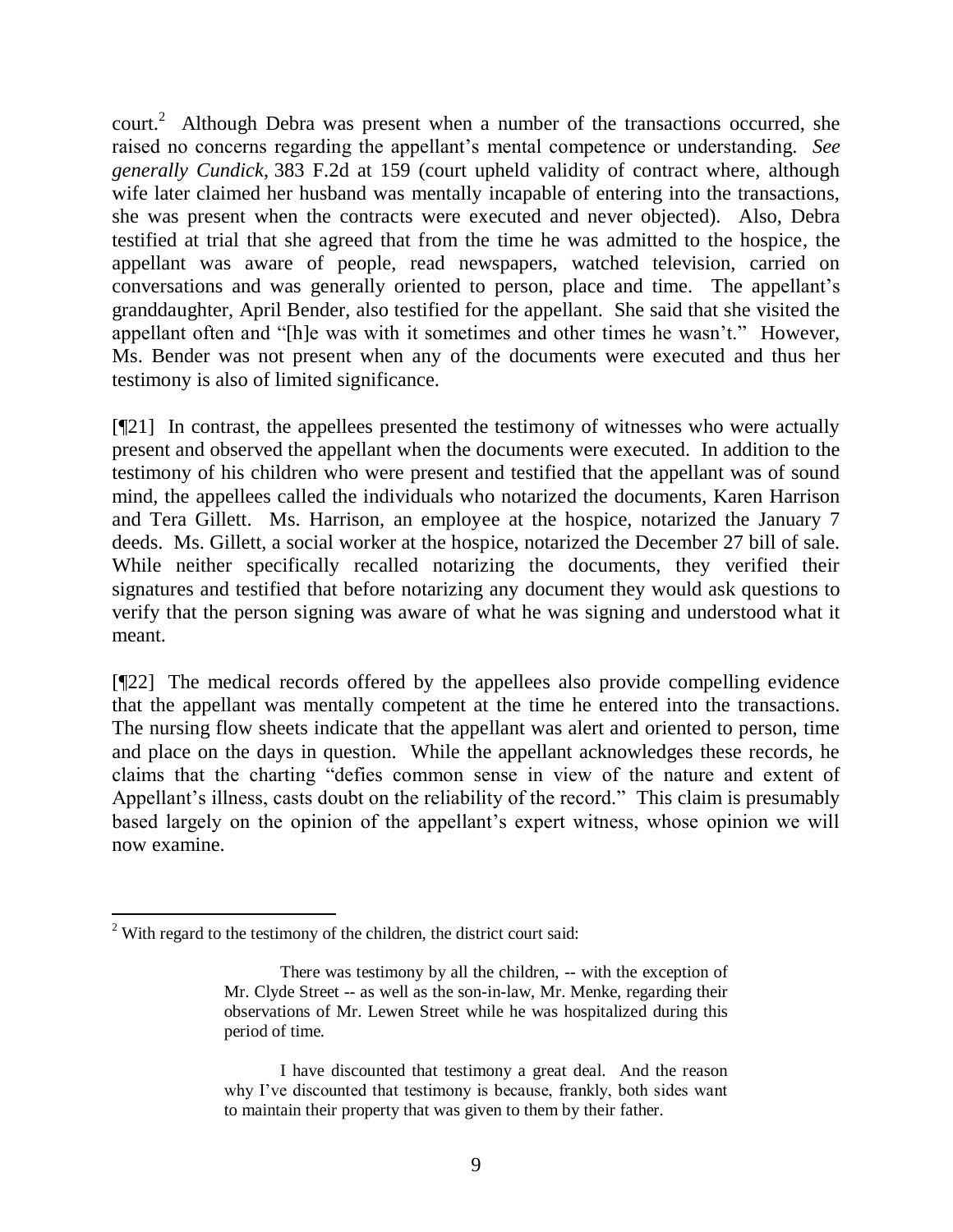[¶23] The appellant's expert, Bruce Kahn, M.D., J.D., was not the appellant's treating physician but was hired by the appellant to give an opinion on the matter. Dr. Kahn testified that as a result of a severe hypoxic episode which resulted in brain damage and delirium, the appellant did not have the requisite mental capacity to execute the documents. With regard to Dr. Kahn's opinion, the district court found as follows:

> However, Dr. Kahn's testimony and his review was based upon facts that, frankly, are not supported in the record. He testified as to hypoxic events that are not documented. And I went through carefully the medical records and the nurse progress notes to note the oxygen – the  $O_2$  levels at various times – and that was an issue that was addressed by counsel during the testimony of [the appellant's treating physician], as well as Dr. Kahn – and there are no indications of any significant hypoxic events that would have resulted in incapacitation that would have prevented Mr. Street from being competent on the dates in question.

We have said:

The trier of fact must decide what weight is to be given to expert testimony, and it still remains the duty of the trier of the factual issues, whether jury or judge, to determine the credibility of all witnesses, including expert witnesses, and to evaluate the testimony of each in reaching its verdict.

*Reed v. Hunter*, 663 P.2d 513, 518 (Wyo. 1983). Further, "[t]he trial judge who heard and saw the witnesses and felt the pulse beat of the lawsuit is, to be sure, the first and best judge of the weight and value to be given to all of the evidence, both expert and nonexpert." *Cundick*, 383 F.2d at 162.

[¶24] Our review of the medical records reveals no evidence of the severe "hypoxic events" described by Dr. Kahn during the relevant time periods. Even Dr. Kahn acknowledged a lack of evidence in the medical records:

> Q. Okay. Did you see reference in the medical records that you reviewed to the extent or severity of [the appellant's] hypoxemia?

> A. You know, I scoured the records very thoroughly and could not see a blood gas where his oxygen level would have been consistent with that diagnosis.